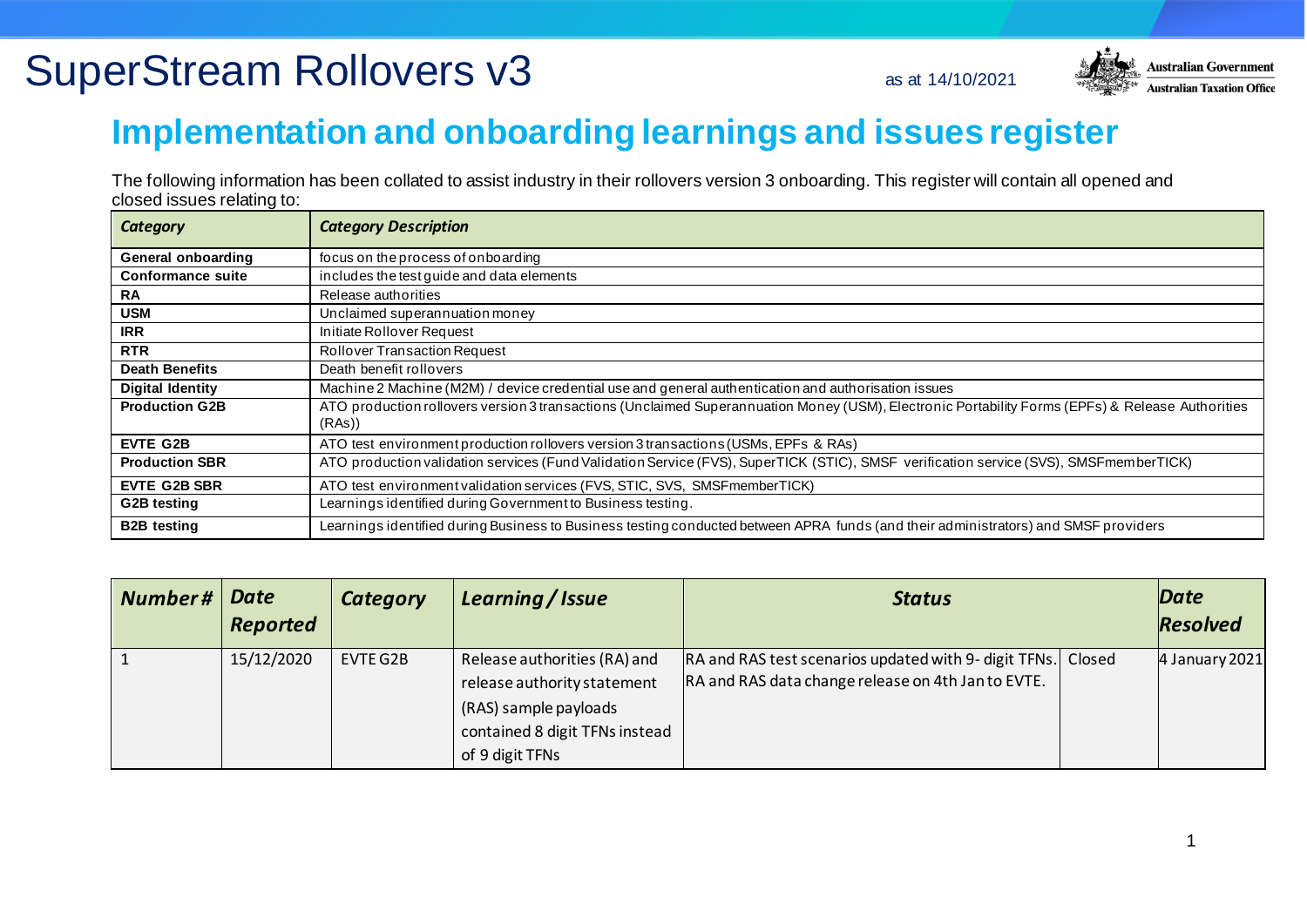

| Number#        | <b>Date</b><br><b>Reported</b> | <b>Category</b> | Learning / Issue                                                                                                                                                                                          | <b>Status</b>                                                                                                                                                                                        |        | <b>Date</b><br><b>Resolved</b> |
|----------------|--------------------------------|-----------------|-----------------------------------------------------------------------------------------------------------------------------------------------------------------------------------------------------------|------------------------------------------------------------------------------------------------------------------------------------------------------------------------------------------------------|--------|--------------------------------|
|                |                                |                 | Identified through early<br>review of RA test files<br>provided.<br>Shared with ATO on 15<br>Dec 2021                                                                                                     |                                                                                                                                                                                                      |        |                                |
| $\overline{2}$ | 15/01/2021                     | <b>EVTE G2B</b> | Electronic portability form<br>(EPF) ContextID greater than<br>40 characters issue Identified<br>through interoperability<br>testing.                                                                     | EPF ContextID reduced to a value less than 40<br>characters.<br>Scenario has been tested successfully with an EPF for<br>an APRA fund.                                                               | Closed | 2 February<br>2021             |
| $\overline{3}$ | 29/01/2021                     | <b>EVTE G2B</b> | <b>External vendor testing</b><br>environment (EVTE) Test<br>Harness unavailable on 20 Jan<br>2021 preventing testing of RA<br>Caused by internal<br>environment issue<br>impacting outbound<br>messages. | Resolved by the end of the day.                                                                                                                                                                      | Closed | 29 January<br>2021             |
| 4              | 27/01/2021                     | <b>EVTE G2B</b> | Electronic portability form<br>(EPF) Test Scenarios in EVTE<br>updated with SMSF data                                                                                                                     | 4/2 - EVTE updated to align with EPF SMSF data<br>shared for consultation on 4 February.<br>27/1 - Additional SMSF data for EPF test scenarios<br>circulated to industry representatives for review. | Closed | 4 February<br>2021             |
| 5              | 04/02/2021                     | <b>EVTE G2B</b> | RA with SMSF Test scenario<br>was not previously enabled.                                                                                                                                                 | RA Test scenarios with SMSF data enabled on 4<br>February.<br>Scenario has been tested successfully.                                                                                                 | Closed | 4 February<br>2021             |
| 6              | 10/02/2021                     | <b>EVTE G2B</b> | <b>EPF test scenario for SMSF</b><br>missing the SMSF Alias in the<br>ebMS header properties                                                                                                              | Code remediation in progress.<br>Remediation to restore correct code for EPF test<br>scenarios with SMSF test data                                                                                   | Closed | 20 February<br>2021            |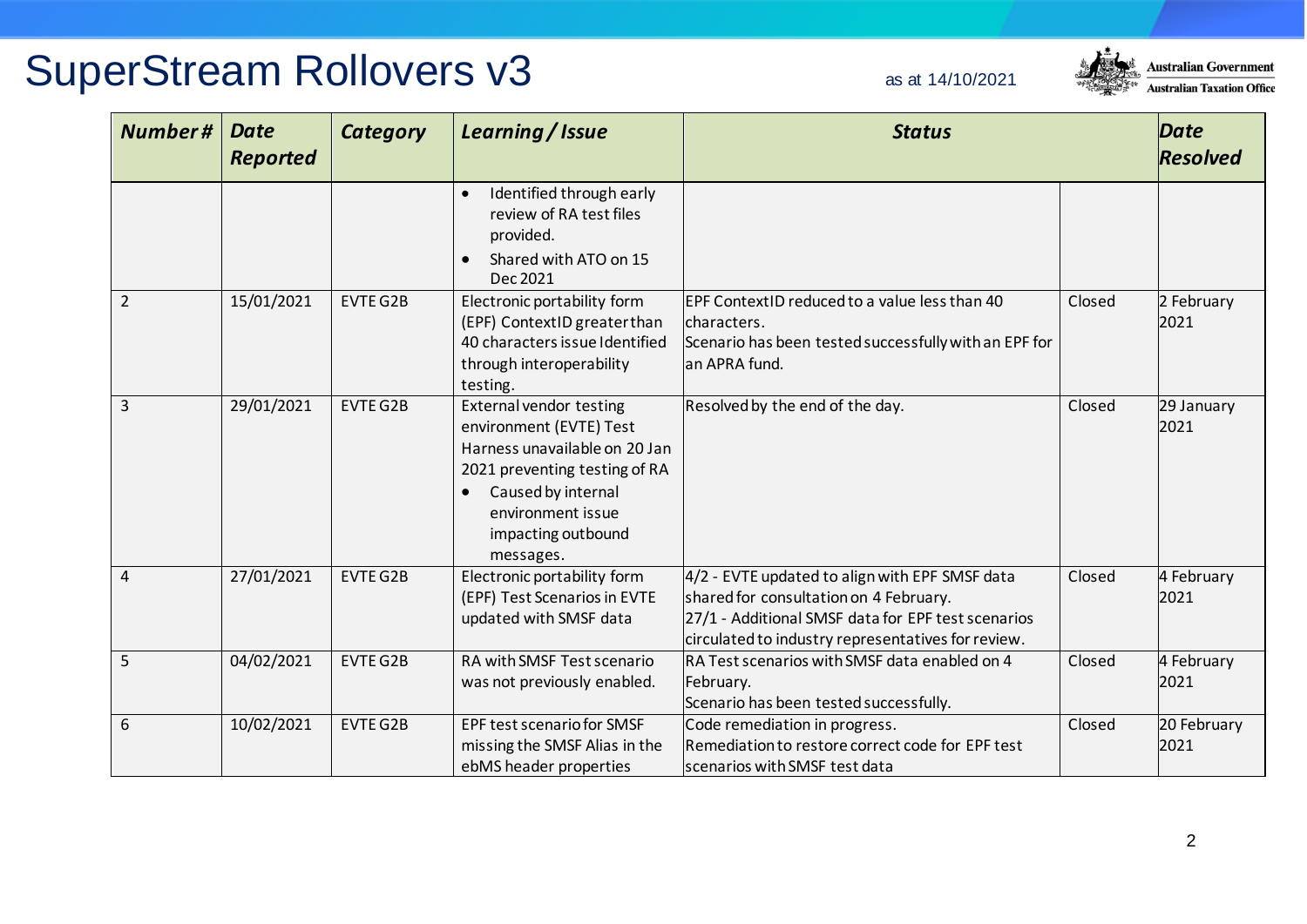

| Number#        | <b>Date</b><br><b>Reported</b> | <b>Category</b> | Learning / Issue                                                                                                                                                                                                 | <b>Status</b>                                                                                                                                                                                                                                                                                                                                    |        | <b>Date</b><br><b>Resolved</b> |
|----------------|--------------------------------|-----------------|------------------------------------------------------------------------------------------------------------------------------------------------------------------------------------------------------------------|--------------------------------------------------------------------------------------------------------------------------------------------------------------------------------------------------------------------------------------------------------------------------------------------------------------------------------------------------|--------|--------------------------------|
|                |                                |                 |                                                                                                                                                                                                                  | 25/2: Deployed to EVTE on 20 February, fix being<br>verified with impacted Gateway<br>2/3: Fix verified.<br>10/2: Identified through interoperability testing<br>Root cause: EPF code regressed since the original<br>EVTE deployment. Issue does not impact EPF test<br>scenarios for APRA funds.                                               |        |                                |
| $\overline{7}$ | 12/02/2021                     | <b>EVTE G2B</b> | Recent whitelist configuration<br>and certificate changes<br>introduced connection errors<br>impacting one gateway.                                                                                              | 25/2: Data fix implemented on 23 February. Fix<br>verified with impacted gateway                                                                                                                                                                                                                                                                 | Closed | 23 February<br>2021            |
| 8              | 7/12/2020                      | <b>RA</b>       | Industry has sort clarity on the<br>reference to 'ATO reference<br>ID' in the release<br>authority/release authority<br>messages section of the user<br>guide.                                                   | The ATO is currently updating this document. In the<br>linterim we can confirm that the ATO will be<br>populating the conversation ID field of a release<br>authority message with an "ATO reference ID". This<br>ATO reference ID must be replayed to the ATO as the<br>initiator conversation ID for the fund's response.<br>Published 17/3/21 | Closed | 17 March 2021                  |
| 9              | 12/01/2021                     | <b>RA</b>       | Naming convention of the<br>'release authority product<br>code' field; mismatch<br>between the taxonomy<br>(ReleaseAuthorityProductType<br>.Code) versus Schedule 4b<br>(ReleaseAuthority.ProductTyp<br>e.Code). | ATO is updating Schedule 4b to align to the<br>taxonomy. Updated to align to taxonomy and<br>published                                                                                                                                                                                                                                           | Closed | 17 March 2021                  |
| 10             | 19/10/2020                     | <b>RA</b>       | <b>Incorrect advice in User Guide</b><br>for the error the ATO will<br>return in scenario where the<br>ATO is unable to match the                                                                                | Updated user guide advice for this scenario, from<br>SUPER.GEN.RLVR.13 to SUPER.GEN.GEN.7                                                                                                                                                                                                                                                        | Closed | 5 November<br>2020             |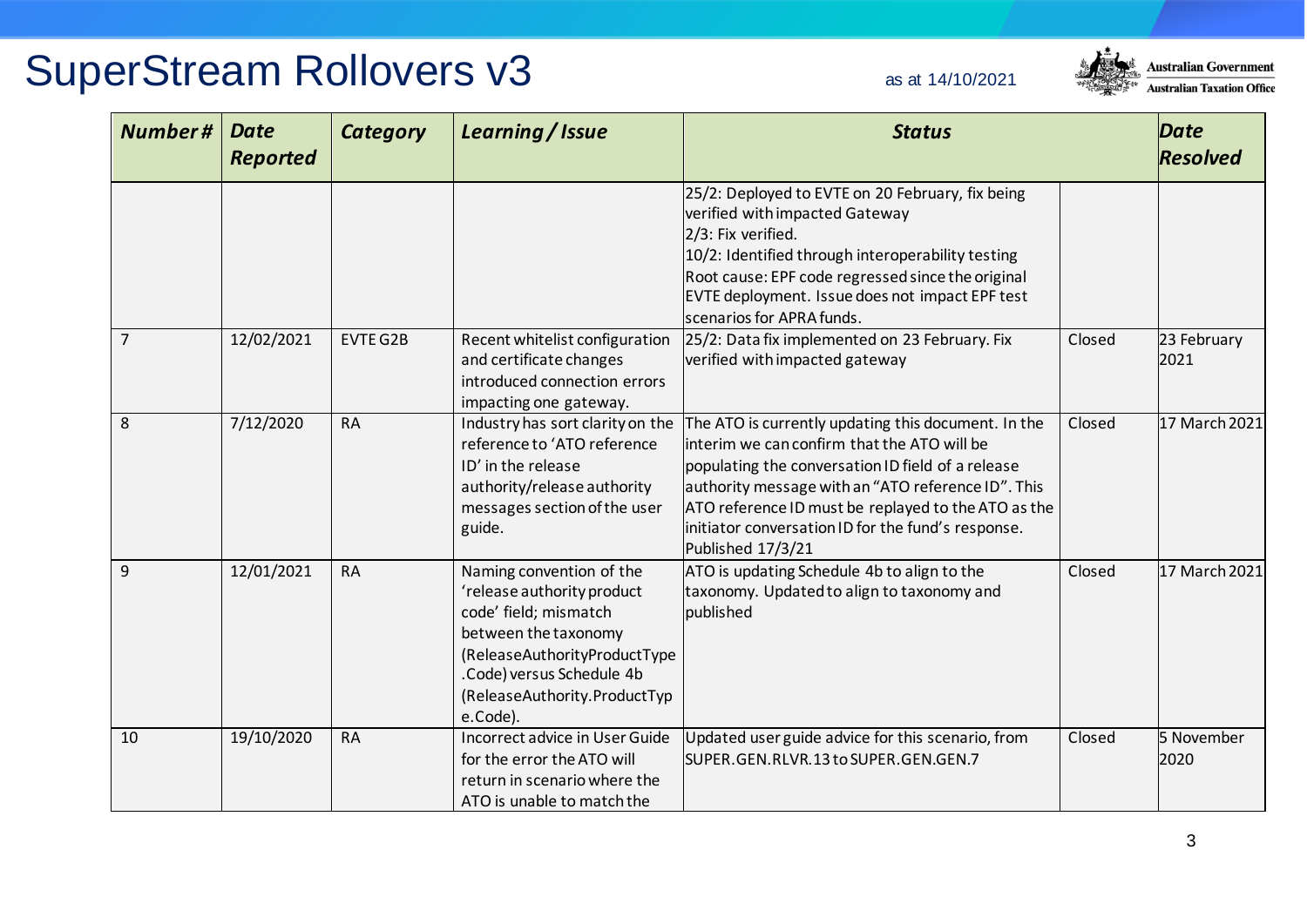

| Number# | <b>Date</b><br><b>Reported</b> | <b>Category</b>         | Learning / Issue                                                                                                                                                                                                  | <b>Status</b>                                                                                                                                                                                                                                                                                                                                                                                                                         |        | <b>Date</b><br><b>Resolved</b> |
|---------|--------------------------------|-------------------------|-------------------------------------------------------------------------------------------------------------------------------------------------------------------------------------------------------------------|---------------------------------------------------------------------------------------------------------------------------------------------------------------------------------------------------------------------------------------------------------------------------------------------------------------------------------------------------------------------------------------------------------------------------------------|--------|--------------------------------|
|         |                                |                         | Initiator Conversation ID ('ATO<br>reference ID') on a RAS to an<br>original RA.                                                                                                                                  |                                                                                                                                                                                                                                                                                                                                                                                                                                       |        |                                |
| 11      | 19/11/2020                     | <b>Digital Identity</b> | Industry sort clarification on<br>business appointments and<br>their scope in dealing with<br>supply chains of greater than<br>two participants or ABN's.                                                         | Industry advised that the Machine to Machine<br>credential created in RAM was using the same<br>technology as previously used by AUSKey and was<br>therefore limited to only one relationship for a<br>business appointment and did not support inherited<br>relationships                                                                                                                                                            | Closed | 28 January<br>2021             |
| 12      | 03/02/2021                     | Conformance<br>suite    | Industry have provided<br>feedback for inclusion of<br>version 2 test scenarios as<br>part of the conformance test<br>guide.                                                                                      | Updated version published 01/04/21.                                                                                                                                                                                                                                                                                                                                                                                                   | Closed | 1 April 2021                   |
| 13      | 25/03/2021                     | Conformance<br>suite    | Internal ATO factors affecting<br>the information in our test<br>data for P2P (both B2B and<br>G2B including in EVTE) are<br>currently being considered<br>and are likely to require<br>updates to our test data. | 23 April - EVTE environment refresh completed and<br>testing recommenced.<br>8 April - ATO test data can be accessed at:<br>SuperStream Rollovers V3 Test Data Scenario<br>DSP and Gateways can also access this from our<br>Online Services for DSPs Knowledge Base,<br>using:https://developer.sbr.gov.au/collaborate/displa<br>y/DSD/Superannuation+resources<br>EVTE update is on track to recommence testing from<br>26/04/2021. | Closed | 23 April 2021                  |
| 14      | 8/04/2021                      | Conformance<br>suite    | Conformance test guide to be<br>updated to align with updated<br>test data                                                                                                                                        | 29/04 Updated version of Conformance Testing<br>Guide (v0.8) published and available at:<br>https://softwaredevelopers.ato.gov.au/rolloverV3                                                                                                                                                                                                                                                                                          | Closed | 29 April 2021                  |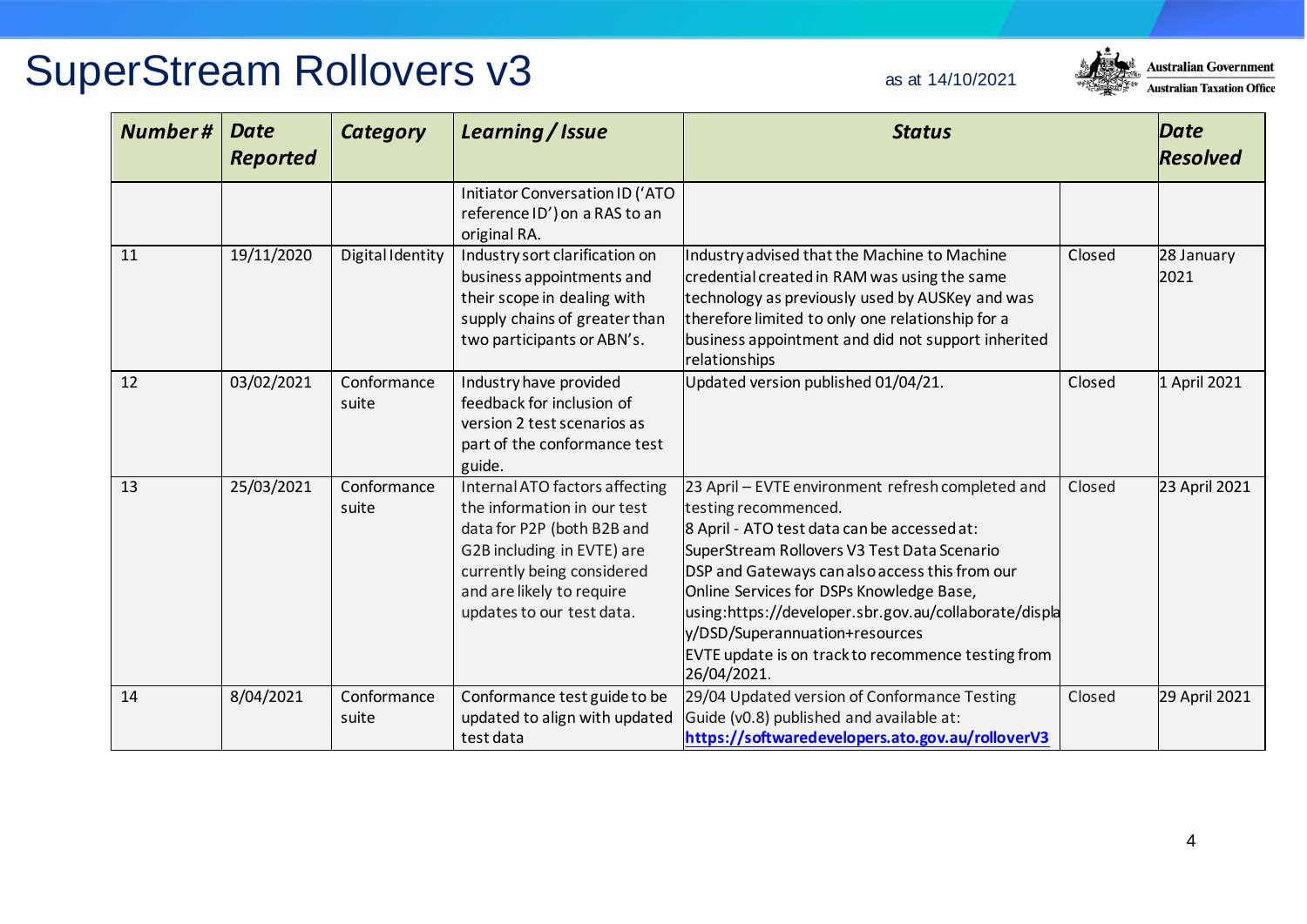#### **Australian Government Australian Taxation Office**

| <b>Number#</b> | <b>Date</b><br><b>Reported</b> | <b>Category</b>      | Learning / Issue                                                                                                         | <b>Status</b>                                                                                                                                                                                                                                                                                                                                    |        | <b>Date</b><br><b>Resolved</b> |
|----------------|--------------------------------|----------------------|--------------------------------------------------------------------------------------------------------------------------|--------------------------------------------------------------------------------------------------------------------------------------------------------------------------------------------------------------------------------------------------------------------------------------------------------------------------------------------------|--------|--------------------------------|
| 15             | 26/04/2021                     | <b>EVTE</b>          | Release authority statement<br>outcome response (RASOR)<br>incorrect setting identifier<br>scheme values for TFN and ID. | 29/04 - Retest confirmed RASOR was successfully<br>received.<br>28/04 - Fix identified and deployed on 28 April.<br>Reissued test on 28 April. Resolution pending<br>confirmation of successful fix.<br>26/04 - EVTE issue identified for investigation. RASOR<br>being rejected at Gateway due to invalid event item<br>scheme parameter value. | Closed | 29 April 2021                  |
| 16             | 25/03/2021                     | Conformance<br>suite | Provision of updated sample<br>payload data pending<br>resolution of issue 13.                                           | 29/04 - Rollover Sample Message Instances (payload<br>samples) published and available at:<br>https://softwaredevelopers.ato.gov.au/rolloverV3                                                                                                                                                                                                   | Closed | 29 April 2021                  |
| 17             | 04/05/2021                     | <b>EVTE G2B</b>      | G2B test scenario Unclaimed<br>Superannuation money (USM)<br>6.7 currently unavailable to<br>test.                       | 18/05 System fix deployed and confirmed successful.<br>USM6.7 available for testing.<br>11/05 USM6.7 - investigation complete, fix identified.<br>Anticipate test will be available from 18/05.<br>04/05 Issues identified with test scenario USM6.7.                                                                                            | Closed | 18 May 2021                    |
| 18             | 12/05/2021                     | <b>EVTE G2B</b>      | G2B test scenario USM 6.6<br>currently unavailable to test.                                                              | 18/05 - System fix deployed and confirmed<br>successful. USM6.6 available for testing.<br>12/05 USM6.6 - currently under investigation.                                                                                                                                                                                                          | Closed | 18 May 2021                    |
| 19             | 02/06/2021                     | EVTE G2B             | Fund initiated (Fund to ATO)<br><b>USM testing</b>                                                                       | 09/08 - System fix deployed and confirmed<br>Closed<br>successful.<br>04/08 - Fix scheduled for mid-August.<br>28/07 - With item not impacting industry testing, fix<br>being rescheduled.<br>$22/07$ – On track to deploy on 23/07.<br>15/07 - Issue has no impact on progressing G2B<br>testing. EVTE update progressing, anticipated          |        | 9 August 2021                  |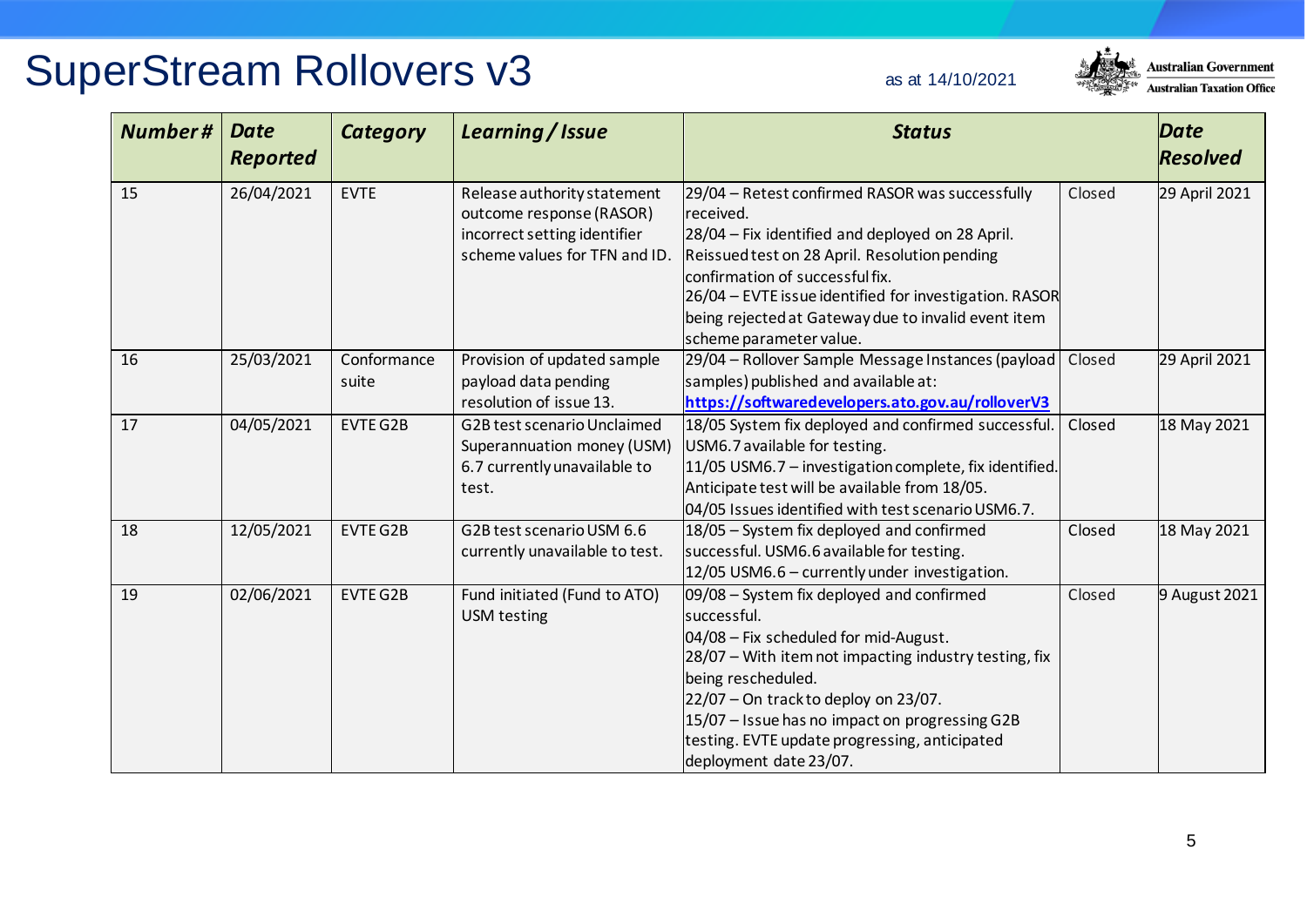

| <b>Number#</b> | <b>Date</b><br><b>Reported</b> | <b>Category</b>      | Learning / Issue                                                                                                                                                 | <b>Status</b>                                                                                                                                                                                                                                                                                                                                                                                                                                                                                                                                                                                                                                                                                                                                                                                                                                                                                                                                                                                                                                                                                  |        | <b>Date</b><br><b>Resolved</b> |
|----------------|--------------------------------|----------------------|------------------------------------------------------------------------------------------------------------------------------------------------------------------|------------------------------------------------------------------------------------------------------------------------------------------------------------------------------------------------------------------------------------------------------------------------------------------------------------------------------------------------------------------------------------------------------------------------------------------------------------------------------------------------------------------------------------------------------------------------------------------------------------------------------------------------------------------------------------------------------------------------------------------------------------------------------------------------------------------------------------------------------------------------------------------------------------------------------------------------------------------------------------------------------------------------------------------------------------------------------------------------|--------|--------------------------------|
|                |                                |                      |                                                                                                                                                                  | 08/07 - Issue has no impact on progressing G2B<br>testing. EVTE update progressing to plan.<br>30/06 Issue has no impact on progressing G2B<br>testing. EVTE update expected between mid to late<br>July.<br>23/6 - ATO to update EVTE based on the revised set<br>of USI and Gateway ESAs that have been provided by<br>the various Gateways to date. Interim workaround in<br>place for USM6.8-6.14, no impacts to progressing<br>G2B testing.<br>16/6 Still awaiting fund data from some Gateways.<br>09/06 Currently sourcing relevant information from<br>Gateways.<br>02/06 Fund initiated USMR testing is currently limited<br>to the USI and Gateway ESAs known within the EVTE<br>environment.<br>If an unknown USI is used, EVTE cannot automatically<br>generate a USMOR.<br>To ensure EVTE has the correct details to support<br>USMR testing ATO will share the USI and Gateway<br>ESAs currently available with Gateways and seek any<br>additional fund details that Gateways have approved<br>for Funds conducting RV3 testing and update our<br>EVTE environment accordingly. |        |                                |
| 20             | 09/06/2021                     | Conformance<br>suite | Schematron incorrectly<br>triggering validation errors on<br>unclaimeded.superannuation<br>money.date field on rollover<br>transaction requests (RTR)<br>message | 11/06 Updated schematron and published on the<br>software developers website.<br>09/06 Discrepancy identified between the taxonomy<br>in MIG V3 and the latest version of the schematron<br>where validation was incorrectly conducted on the                                                                                                                                                                                                                                                                                                                                                                                                                                                                                                                                                                                                                                                                                                                                                                                                                                                  | Closed | 11 June 2021                   |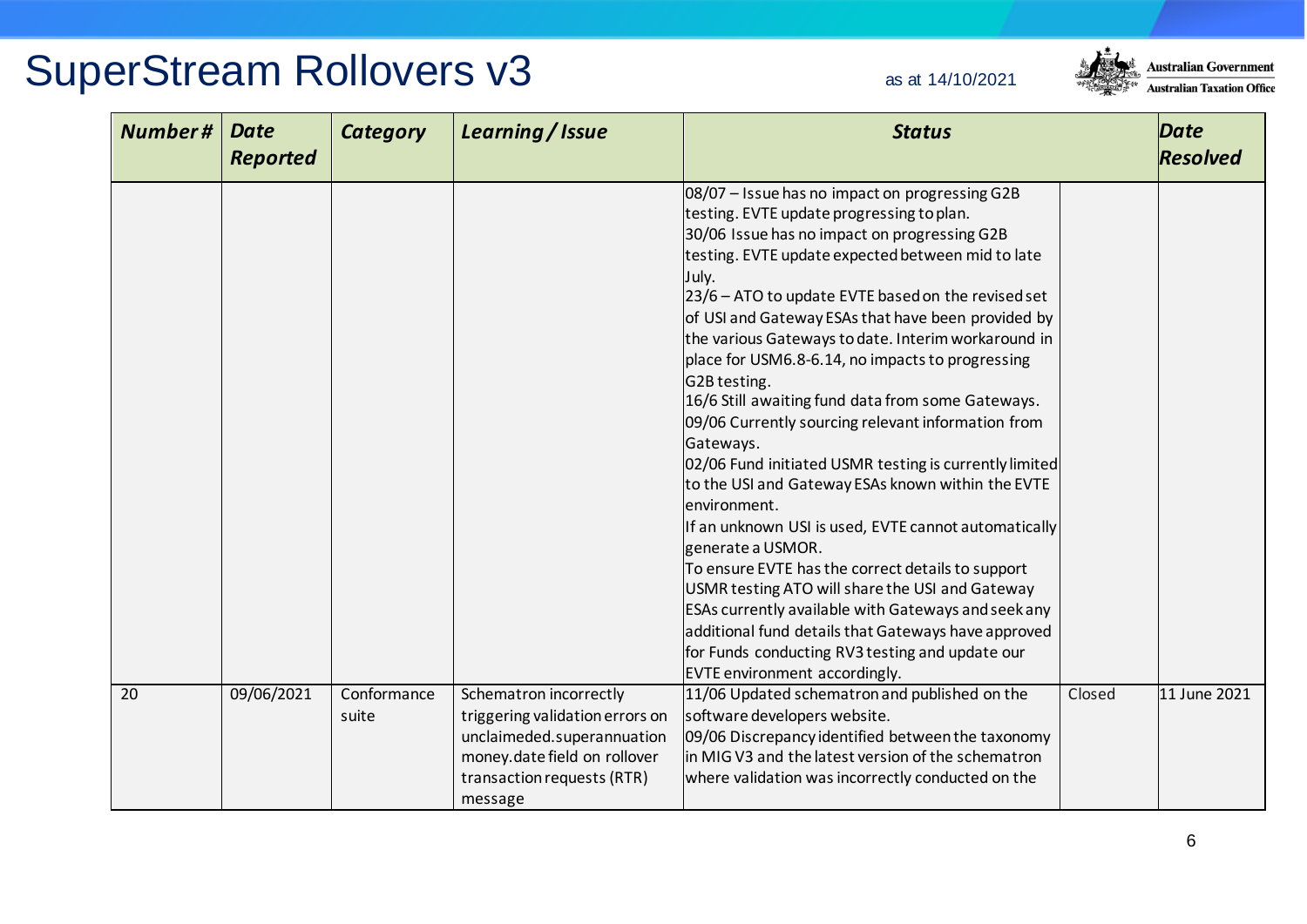

| <b>Number#</b> | <b>Date</b><br><b>Reported</b> | <b>Category</b>    | Learning / Issue                                                                                                                                                                  | <b>Status</b>                                                                                                                                                                                                                                                                                                                                                                                                                                                                                                                                                                                                                                                                                                                                                                                                            |        | <b>Date</b><br><b>Resolved</b> |
|----------------|--------------------------------|--------------------|-----------------------------------------------------------------------------------------------------------------------------------------------------------------------------------|--------------------------------------------------------------------------------------------------------------------------------------------------------------------------------------------------------------------------------------------------------------------------------------------------------------------------------------------------------------------------------------------------------------------------------------------------------------------------------------------------------------------------------------------------------------------------------------------------------------------------------------------------------------------------------------------------------------------------------------------------------------------------------------------------------------------------|--------|--------------------------------|
|                |                                |                    |                                                                                                                                                                                   | UnclaimedSuperannuationMoney.Date field, as part<br>of an RTR message.<br>The schematron has been updated to align with MIG<br>V3 and address USM validation issues.                                                                                                                                                                                                                                                                                                                                                                                                                                                                                                                                                                                                                                                     |        |                                |
| 21             | 28/05/2021                     | G2B testing        | <b>Locating Electronic Service</b><br>Address (ESA) in Electronic<br>Portability Form (EPF) test<br>payloads                                                                      | Where the receiving fund is an SMSF, the ESA details<br>are contained in the EPF payload at<br>ElectronicContact.ElectronicServiceAddressAlias.Text                                                                                                                                                                                                                                                                                                                                                                                                                                                                                                                                                                                                                                                                      | Closed | 03 June 2021                   |
| 22             | 03/06/2021                     | G2B testing        | EPF testing where the<br>receiving fund is an SMSF -<br>Bank account name field<br>length restricted to 32<br>characters                                                          | Testing participants are asked to supply a range of<br>fund data to conduct G2B testing scenarios, this<br>includes providing financial institution details to<br>conduct EPF testing scenarios where the receiving<br>fund is an SMSF. Please note, while the ATO test<br>environment does not have restrictions on field<br>length for account name, in the ATO Production<br>environment the field length is restricted to the first<br>32 characters of a bank account name (including<br>spaces).<br>Should you provide an account name longer than 32<br>characters for G2B testing purposes, truncation of the<br>account name may occur due to rules implemented<br>across your Gateway and or software. This is<br>consistent with the Production environment and<br>should not be considered an error / issue. | Closed | 03 June 2021                   |
| 23             | 15/06/2021                     | <b>B2B</b> testing | A member's SMSF ABN and<br>name are required fields when<br>testing B2B messages with<br>SMSF provider. Using ABNs<br>which are not registered but<br>meet the ABN algorithm test | Funds are to use the dummy test data developed and<br>provided by industry for testing. Where funds<br>encounter this issue, they are to consult with their<br>SMSF provider testing partner to resolve. This may<br>include using a registered SMSF ABN and name.                                                                                                                                                                                                                                                                                                                                                                                                                                                                                                                                                       | Closed | 16 June 2021                   |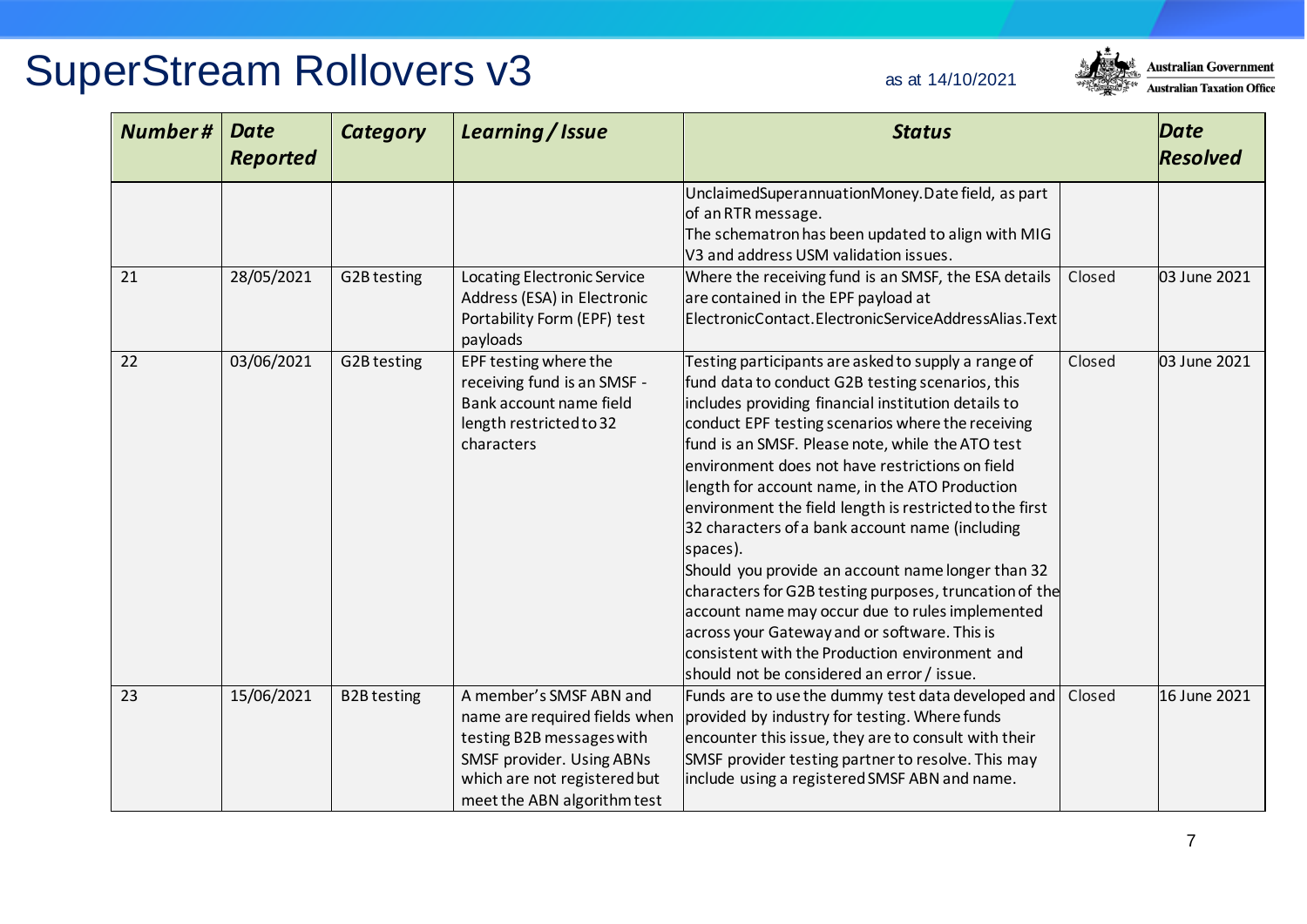

| Number# | <b>Date</b><br><b>Reported</b> | <b>Category</b>                   | Learning / Issue                                                                                                                                                  | <b>Status</b>                                                                                                                                                                                                                                                                                                                                                                                                                                                                                                                                                                                                                                                                            |        | Date<br><b>Resolved</b> |
|---------|--------------------------------|-----------------------------------|-------------------------------------------------------------------------------------------------------------------------------------------------------------------|------------------------------------------------------------------------------------------------------------------------------------------------------------------------------------------------------------------------------------------------------------------------------------------------------------------------------------------------------------------------------------------------------------------------------------------------------------------------------------------------------------------------------------------------------------------------------------------------------------------------------------------------------------------------------------------|--------|-------------------------|
|         |                                |                                   | may result in some messages<br>failing.                                                                                                                           |                                                                                                                                                                                                                                                                                                                                                                                                                                                                                                                                                                                                                                                                                          |        |                         |
| 24      | 16/06/2021                     | <b>B2B</b> testing                | Using SMSF bank account<br>names which include certain<br>symbols will cause your<br>message to be rejected by the<br>SMSF verification service (SVS)<br>in EVTE. | The only acceptable symbols in SMSF bank account<br>name field for the SVS are as follows:<br>$0-9$ a-z A-Z. () {} '   - \ # * &<br>Funds should only use SMSF bank account names<br>which contain these symbols when conducting B2B<br>testing.<br>The ATO do not currently hold any SMSF bank<br>account names that include special characters. We<br>are currently developing messaging around SMSF<br>bank account names.                                                                                                                                                                                                                                                            | Closed | 30 June 2021            |
| 25      | 17/06/2021                     | G2B testing<br><b>B2B</b> testing | If software has been tested by<br>a digital service provider<br>(DSP), does the fund / fund<br>administrator or SMSF<br>provider still need to do<br>testing?     | The ATO recommends that all parties, APRA funds,<br>APRA Fund Administrators, and SMSF Providers,<br>implementing SuperStream Rollover v3 undertake<br>integration and peer to peer (Government to<br>Business [G2B] and Business to Business [B2B])<br>testing.<br>While testing has not been mandated it is the<br>responsibility of all trustees to provide an assurance<br>that their system functionality meets the necessary<br>requirements to accept SuperStream messages in<br>version 3 prior to certification.<br>The ATO will provide advice on a case by case basis as<br>it becomes clear which parties are looking to rely on<br>the testing outcomes achieved by others. | Closed | 28 June 2021            |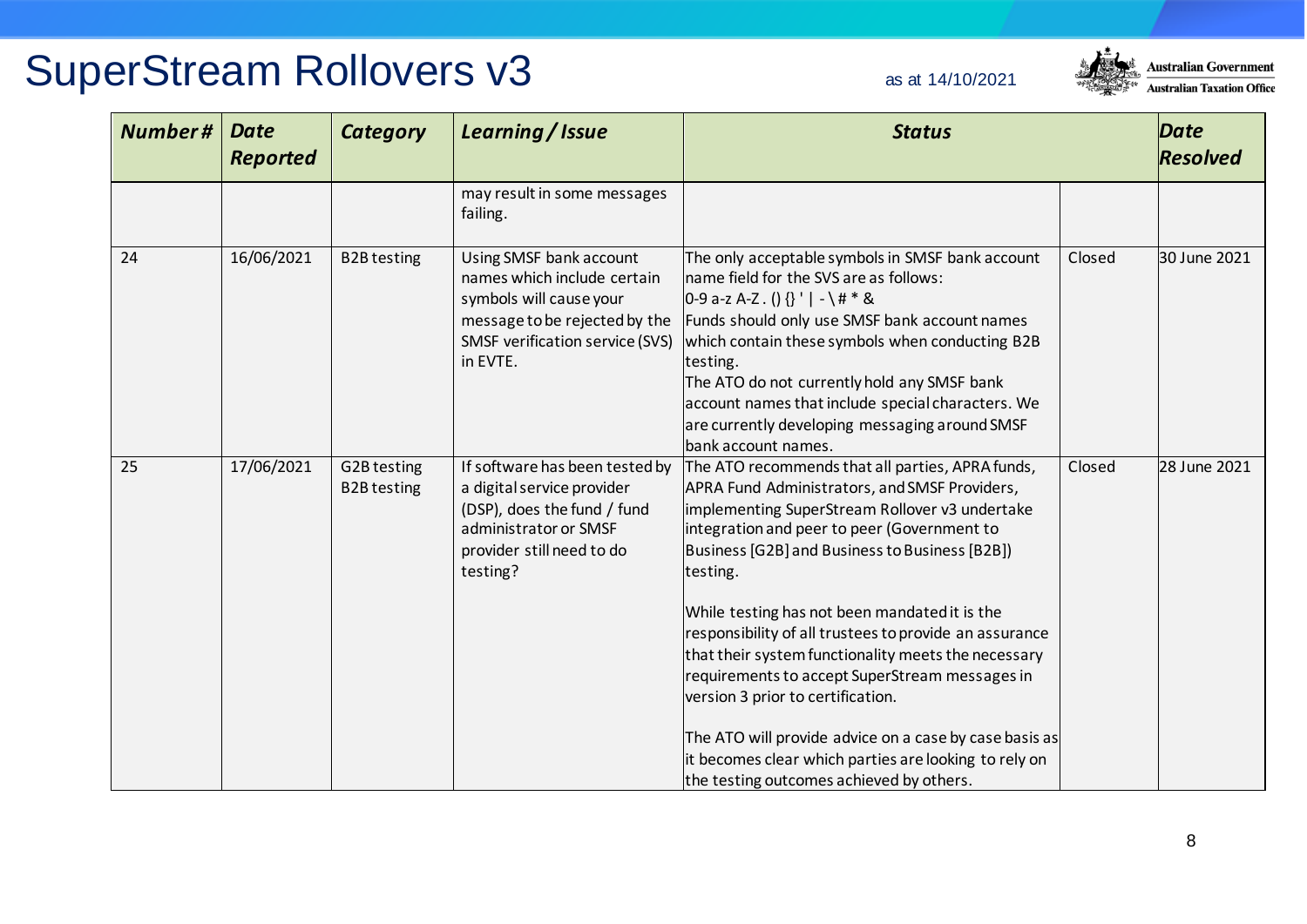#### **Australian Government Australian Taxation Office**

| <b>Number#</b> | <b>Date</b><br><b>Reported</b> | <b>Category</b>                   | Learning / Issue                                                                                                                                                                                        | <b>Status</b>                                                                                                                                                                                                                                                                                                                                                                                                                                                                                                           |        | Date<br><b>Resolved</b> |
|----------------|--------------------------------|-----------------------------------|---------------------------------------------------------------------------------------------------------------------------------------------------------------------------------------------------------|-------------------------------------------------------------------------------------------------------------------------------------------------------------------------------------------------------------------------------------------------------------------------------------------------------------------------------------------------------------------------------------------------------------------------------------------------------------------------------------------------------------------------|--------|-------------------------|
| 26             | 07/07/2021                     | <b>G2B Testing</b>                | Does a fund have to maintain<br>both GROL2.0-X and<br>2021?                                                                                                                                             | Once you update your USI certification to GROL3.0-X<br>you will receive G2B messages from the ATO in<br>GROL3.0-X after 30 September   version 3. The ATO does not require you to maintain<br>both V2 and V3 once all inflight messages have been<br>actioned.<br>We note, however, that if you are on ROLL3.0-X and<br>receive a B2B message from another fund in V2 you<br>must be able to respond to it in the same version, so<br>will need to maintain both versions up until the end<br>of the transition period. | Closed | 7 July 2021             |
| 27             | 08/07/2021                     | <b>B2B Testing</b><br>G2B Testing | How to help eliminate<br>Gateway validation issues with<br>test data.                                                                                                                                   | Ensure that your Gateway is consulted and aware of<br>the test data you are utilising for your testing to<br>ensure you do not encounter unexpected validation<br>errors once testing commences.                                                                                                                                                                                                                                                                                                                        | Closed | 08 July 2021            |
| 28             | 08/07/2021                     | <b>B2B Testing</b>                | Pre-cohort handshake /<br>connectivity tests.                                                                                                                                                           | The ATO recommends handshake tests be conducted<br>with your cohort partners prior to your Cohort<br>commencing to ensure any connectivity issues are<br>resolved prior to day one of B2B testing.                                                                                                                                                                                                                                                                                                                      | Closed | 08 July 2021            |
| 29             | 08/07/2021                     | <b>B2B Testing</b><br>G2B Testing | How long will access to the<br><b>EVTE test environments for</b><br>the following be available?<br><b>SMSF MemberTick</b><br>$\bullet$<br><b>SMSF Verification</b><br>Service (SVS)<br>G2B<br>$\bullet$ | These test environments remain available for use<br>until they are re-versioned or decommissioned.<br>As standard practice, communication activities would<br>form part of any change in either instance.                                                                                                                                                                                                                                                                                                               | Closed | 09 July 2021            |
| 30             | 08/07/2021                     | <b>B2B Testing</b>                | Technical artefacts to be read<br>in conjunction with each<br>other, rather than in isolation.                                                                                                          | Reading the taxonomy in isolation identifies that<br>many fills are 'nillable' (can be provided with no<br>value).                                                                                                                                                                                                                                                                                                                                                                                                      | Closed | 09 July 2021            |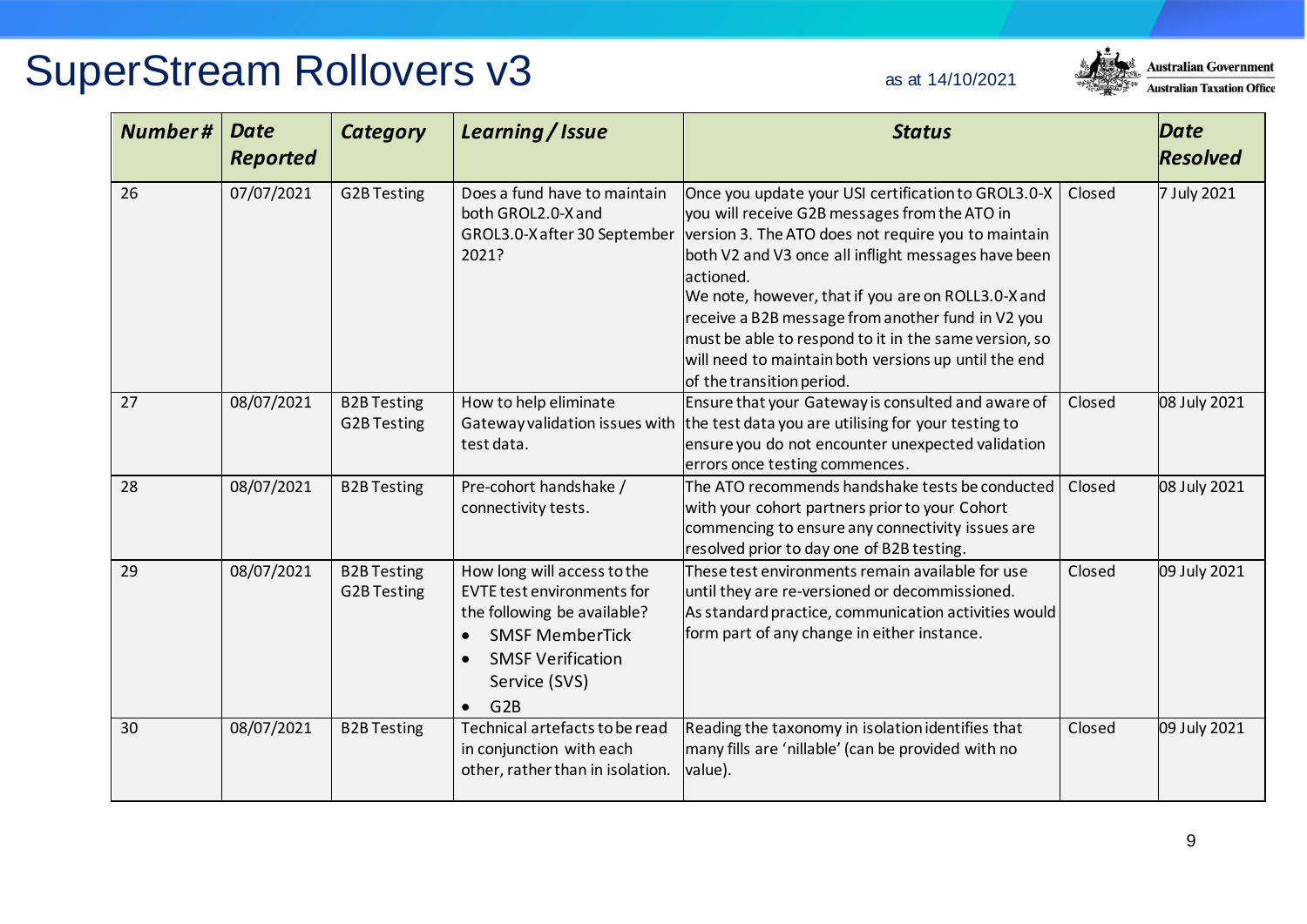

| Number# | <b>Date</b><br><b>Reported</b> | <b>Category</b>      | Learning / Issue                                                                                                    | <b>Status</b>                                                                                                                                                                                                                                                                                                                                                                          |        | Date<br><b>Resolved</b> |
|---------|--------------------------------|----------------------|---------------------------------------------------------------------------------------------------------------------|----------------------------------------------------------------------------------------------------------------------------------------------------------------------------------------------------------------------------------------------------------------------------------------------------------------------------------------------------------------------------------------|--------|-------------------------|
|         |                                |                      |                                                                                                                     | The MIG (Schedule 4b) and Schematron build upon<br>the basic rules of the taxonomy, to provide more<br>explicit guidelines.                                                                                                                                                                                                                                                            |        |                         |
|         |                                |                      |                                                                                                                     | For example, the new release authority field<br>SuperannuationRollover.ReleaseAuthorityProductTyp<br>e. Code, according to the taxonomy can be provided<br>(with nil value) as part of an IRR message.<br>Examining the MIG however, explicitly states that this<br>field must only be used for a release authority<br>message (and may then contain one of the prescribed<br>values). |        |                         |
|         |                                |                      |                                                                                                                     | Users therefore should always consider the suite of<br>technical artefacts (as well as the requirements of<br>their intermediaries/gateways) when designing<br>solutions.                                                                                                                                                                                                              |        |                         |
| 31      | 08/07/2021                     | Conformance<br>suite | <b>Electronic Portability Form</b><br>(EPF) - Transferring fund<br>member ID, where<br>transferring fund is an SMSF | 28/07 Process in place to ensure SMSF member<br>account number is set to 'UNKNOWN'.<br>The ATO will ensure that transferring fund member ID<br>(SuperannuationFundDetails.MemberClient.Id) for an<br>SMSF will have the element set to a value<br>of "UNKNOWN" as per the MIG.                                                                                                         | Closed | 28 July 2021            |
| 32      | 15/07/2021                     | Conformance<br>suite | RAS preservation amounts<br>and taxable components                                                                  | 28/07 Additional clarification content added to the<br>User guide and published 28/07/2021.<br>21/07 User guide being updated to clarify the<br>preservation amount and taxable component fields in<br>the RAS need to equal the amount paid to meet MIG<br>validation requirements.                                                                                                   | Closed | 28 July 2021            |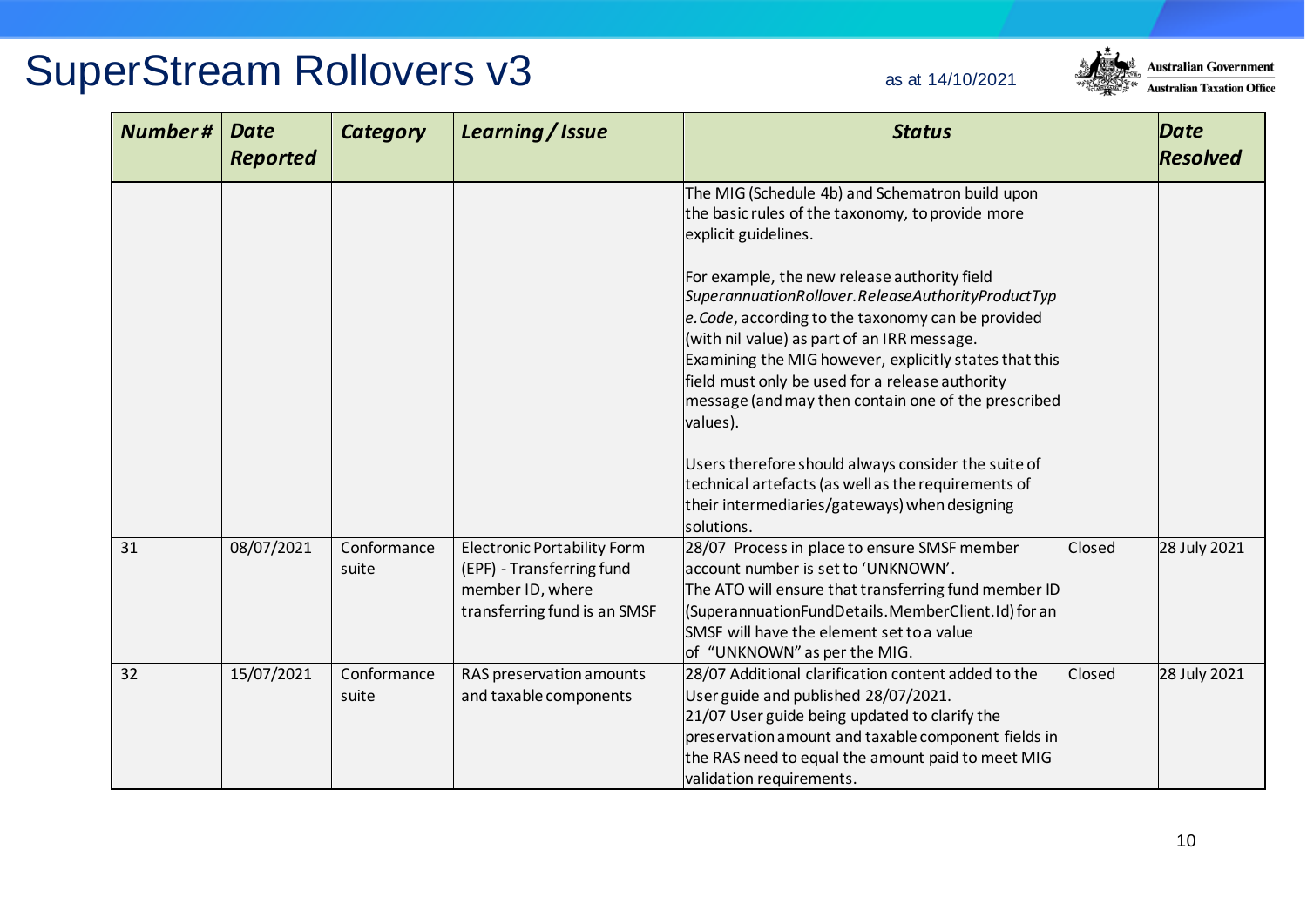

| <b>SuperStream Rollovers v3</b> | as at 14/10/2021 |
|---------------------------------|------------------|
|                                 |                  |

| Number# | <b>Date</b><br><b>Reported</b> | <b>Category</b>                          | Learning / Issue                                                       | <b>Status</b>                                                                                                                                                                                                                                                                                                                                                                                                                                         |        | Date<br><b>Resolved</b> |
|---------|--------------------------------|------------------------------------------|------------------------------------------------------------------------|-------------------------------------------------------------------------------------------------------------------------------------------------------------------------------------------------------------------------------------------------------------------------------------------------------------------------------------------------------------------------------------------------------------------------------------------------------|--------|-------------------------|
| 33      | 16/07/2021                     | <b>G2B Testing</b>                       | <b>Release Authority Error</b><br>Response (RAER) message<br>structure | Ensure you adhere to the RAER payload build<br>specifications set out in Schedule 6 Data and Payment<br>Standards - Error Code Management, refer section<br>11.3 Release Authority Error Response.<br>Of note, ensure that if curly braces form part of your<br>payload, the corresponding parameter to dynamically<br>fill the curly braces has also been included in your<br>payload, refer to section 3.3 Parameters content<br>model information. | Closed | 19 July 2021            |
| 34      | 03/08/2021                     | <b>B2B Testing</b><br><b>G2B Testing</b> | Test data and validation<br>services                                   | Funds are reminded that validation services in EVTE<br>for testing is not linked or associated with the<br>production service.<br>As part of EVTE within testing, the services will<br>default all requests to 'verified' unless one of the<br>prescribed non-verified scenarios as outlined in the<br>conformance guide are used.<br>Funds are reminded that ATO production services are<br>not to be used as part of testing.                       | Closed | 03 August<br>2021       |
| 35      | 12/08/2021                     | <b>B2B Testing</b>                       | Using the SVS when testing<br><b>B2B</b> scenarios                     | Funds are reminded that if they use the SVS in EVTE<br>when testing their B2B scenarios, they must consider<br>test scenarios where the member TFN is not held.<br>As the TFN is a mandatory field in the SVS, they will not<br>be able to use this service which will result in the fund<br>not being able to complete the test or cause delays in<br>testing while they investigate a solution                                                      | Closed | 11 August<br>2021       |
| 36      | 16/08/2021                     | Conformance<br>suite                     | SuperannuationFundDetails.Me<br>mberClient.Identifier field            | When populated as "UNKNOWN", the<br>SuperannuationFundDetails.MemberClient.Identifier                                                                                                                                                                                                                                                                                                                                                                 | Closed | 16 August<br>2021       |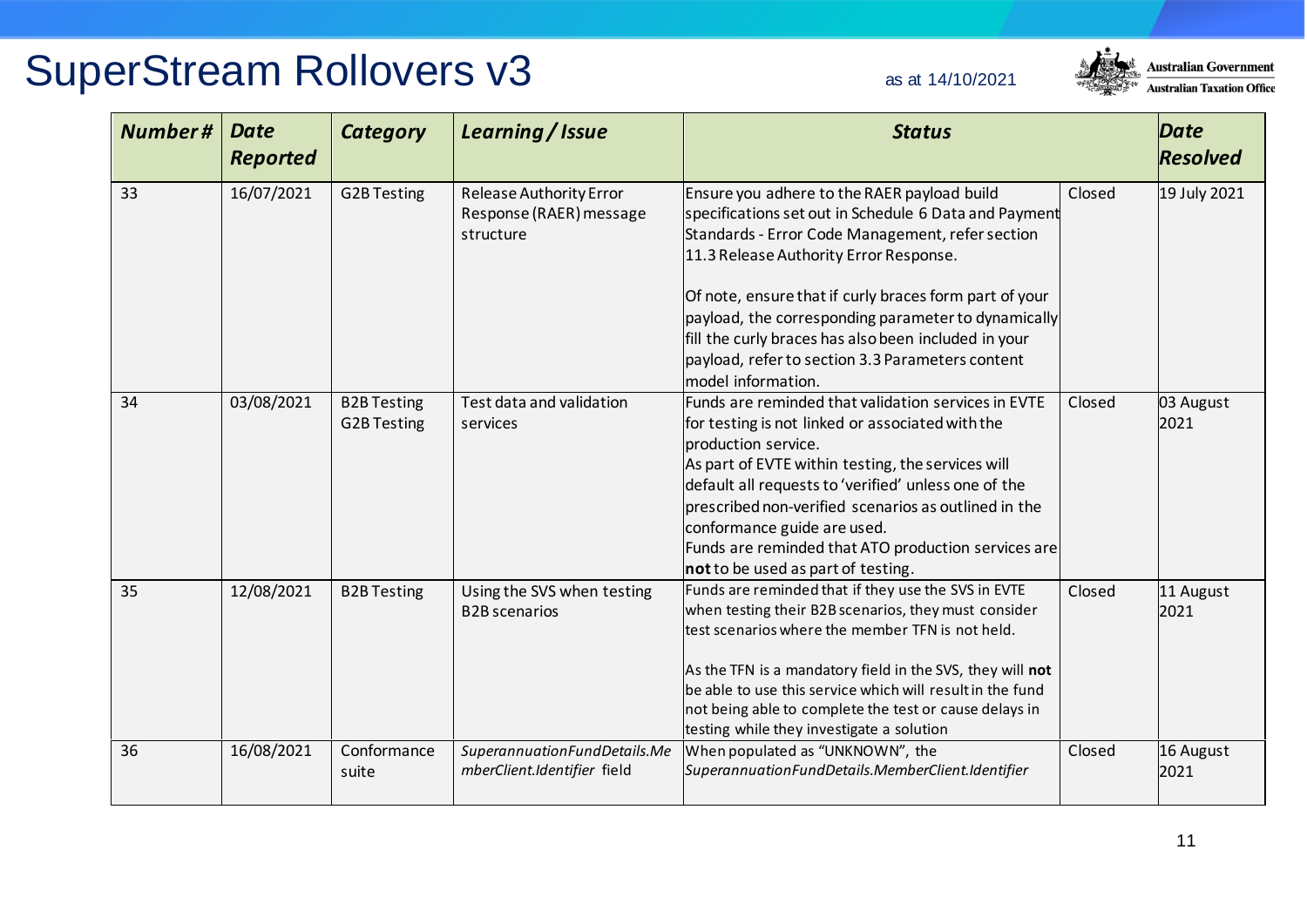

| <b>Number#</b> | <b>Date</b><br><b>Reported</b> | <b>Category</b>                | Learning / Issue                                                       | <b>Status</b>                                                                                                                                                                                                                                                                                                                                                                                                                                                                                                                                                                                                                                                                                                                                                                                                                                                                                                                                                                                                                                                                                               |        | Date<br><b>Resolved</b> |
|----------------|--------------------------------|--------------------------------|------------------------------------------------------------------------|-------------------------------------------------------------------------------------------------------------------------------------------------------------------------------------------------------------------------------------------------------------------------------------------------------------------------------------------------------------------------------------------------------------------------------------------------------------------------------------------------------------------------------------------------------------------------------------------------------------------------------------------------------------------------------------------------------------------------------------------------------------------------------------------------------------------------------------------------------------------------------------------------------------------------------------------------------------------------------------------------------------------------------------------------------------------------------------------------------------|--------|-------------------------|
|                |                                |                                |                                                                        | field must be set to uppercase to ensure validation rules<br>are passed.                                                                                                                                                                                                                                                                                                                                                                                                                                                                                                                                                                                                                                                                                                                                                                                                                                                                                                                                                                                                                                    |        |                         |
| 37             | 24/08/2021                     | Production<br>G2B              | Release Authorities issued<br>without mandatory country<br>code field. | 01/09 System fix successfully implemented and all<br>rejected RA messages were reissued to funds<br>successfully.<br>24/08 Release authorities are being issued without a<br>mandatory field and being rejected by gateways. ATO<br>system fix is being developed as a priority.                                                                                                                                                                                                                                                                                                                                                                                                                                                                                                                                                                                                                                                                                                                                                                                                                            | Closed | 26/08/2021              |
| 38             | 01/09/2021                     | Production<br>G <sub>2</sub> B | Members with overseas<br>residential address and country<br>code "AU"  | 10/09 - Recent changes to ATO systems had an<br>inadvertent impact to ATO online superannuation<br>transfer requests. Prior to March 2021, individuals with<br>an overseas registered address were unable to submit a<br>transfer request via ATO Online. The system is now<br>allowing these request forms to progress through the<br>system. As funds are not receiving any notification of<br>the transfer request, they cannot be actioned. The ATO<br>is in the process of identifying and contacting affected<br>clients. A system fix is being developed (date yet to be<br>determined).<br>03/09 - ATO has identified that this is a historic issue<br>and precedes RV3. Impacted members will be contacted<br>by the ATO and interim solutions are being developed<br>to mitigate the impact while a solution is developed.<br>01/09 - EPFs for members who have an overseas<br>residential address and contained country code "AU"<br>were rejected by funds and/or gateways. A fix is under<br>development. In the interim, the ATO are working with<br>impacted funds and providing assistance. | Open   |                         |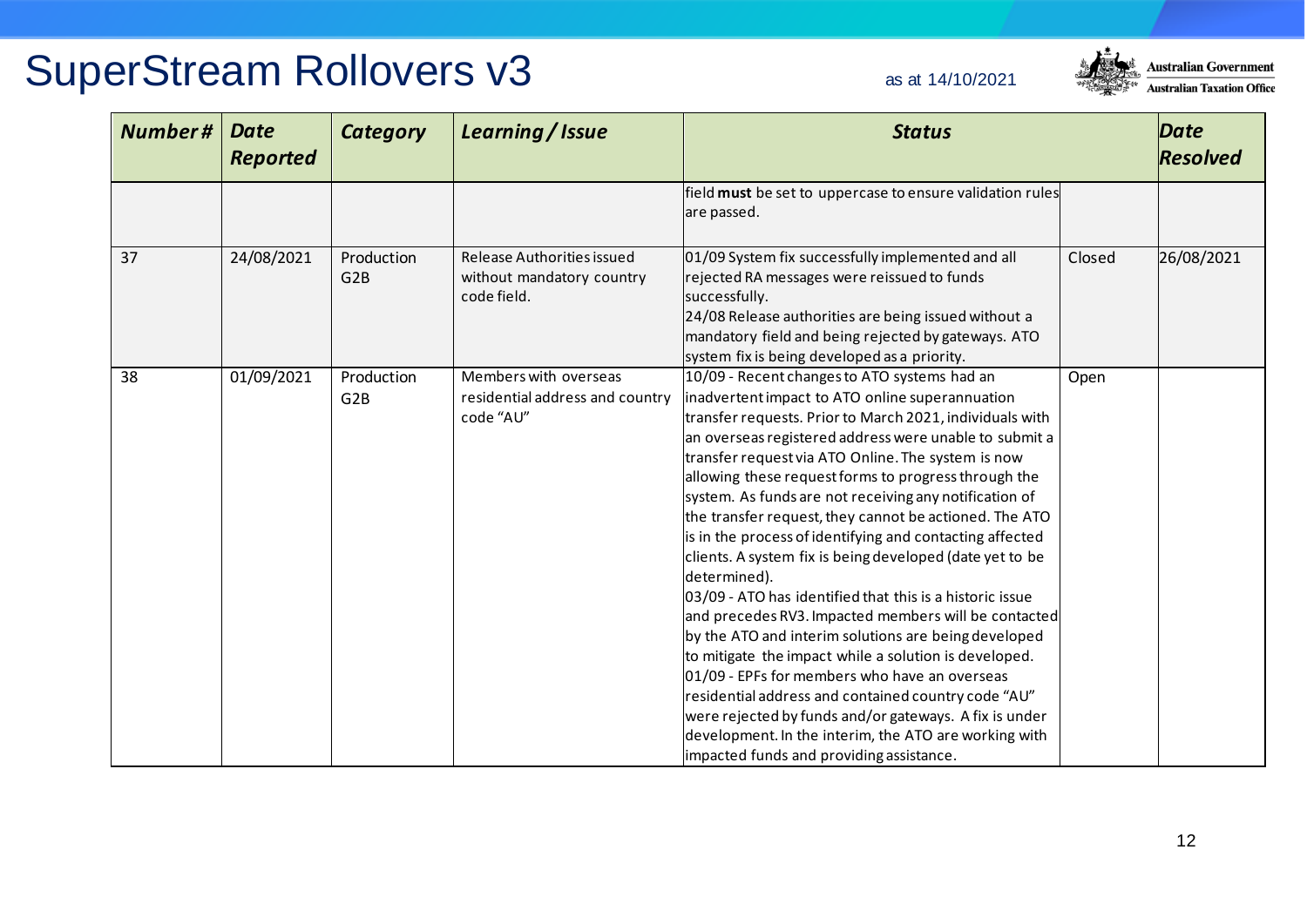

| <b>Number#</b> | <b>Date</b><br><b>Reported</b> | <b>Category</b>                | Learning / Issue                                                           | <b>Status</b>                                                                                                                                                                                                                                                                                                                                                                                                                                                                                                                                                                                                                                   |        | <b>Date</b><br><b>Resolved</b> |
|----------------|--------------------------------|--------------------------------|----------------------------------------------------------------------------|-------------------------------------------------------------------------------------------------------------------------------------------------------------------------------------------------------------------------------------------------------------------------------------------------------------------------------------------------------------------------------------------------------------------------------------------------------------------------------------------------------------------------------------------------------------------------------------------------------------------------------------------------|--------|--------------------------------|
| 39             | 01/09/2021                     | Production<br>G <sub>2B</sub>  | Spaces included in context ID                                              | 06/09 - ATO has successfully tested the deployed fix.<br>EPFs has issued to the impacted funds correctly. The<br>project team is working with the impacted funds to<br>release the backlog of impacted EPFs.<br>03/09 - ATO has deployed a fix for this issue, which will<br>apply to the EPFs issued going forward. Project team<br>will work with impacted funds to test this fix.<br>01/09 EPF's failed for one fund due to message<br>containing invalid context ID (where spaces are<br>included). A fix has been identified. Currently awaiting<br>scheduling for deployment. Once deployed, the ATO will<br>work with the impacted fund. | Closed | 06/09/2021                     |
| 40             | 01/09/2021                     | Production<br>G <sub>2</sub> B | RASOR's failing to send due to<br>incorrect member details                 | 13/09 - Fix has deployed and is in the process of being<br>tested in production.<br>06/09 - ATO has identified a fix which is currently<br>undergoing testing. The project team is working with<br>the impacted funds.<br>01/09 A very small number of RASOR's are failing to<br>send due to incorrect member details. The ATO are<br>currently investigating the issue.                                                                                                                                                                                                                                                                        | Closed | 13/09/2021                     |
| 41             | 01/09/2021                     | General<br>Onboarding          | <b>FVS Guidance documents to</b><br>prepare for cut over to<br>production. | Fund-Validation-Service: This document outlines the<br>use of the service and that it is accessible through the<br>Standard Business Reporting (SBR) framework.<br>Fund-Validation-service-user-guide: This document<br>provides advice on use of the FVS.<br>Using Access Manager: This document details how to<br>set up and who can access ATO online services for your<br>business.                                                                                                                                                                                                                                                         | Closed | 02/09/2021                     |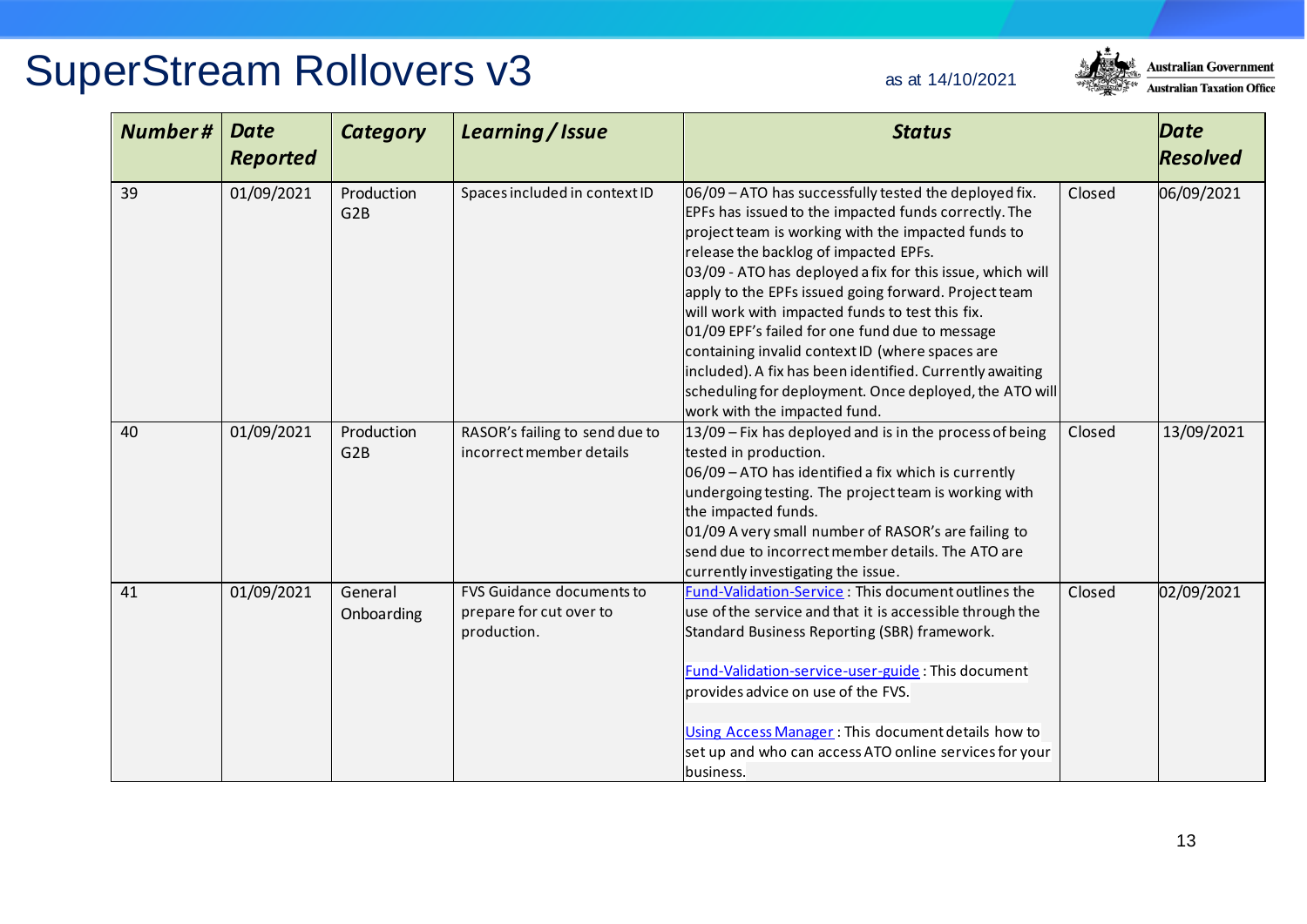

| <b>Number#</b> | <b>Date</b><br><b>Reported</b> | <b>Category</b>               | Learning / Issue                                                                                               | <b>Status</b>                                                                                                                                                                                                                                                                                                                                                                                                                                                                                                                                                                                           |        | <b>Date</b><br><b>Resolved</b> |
|----------------|--------------------------------|-------------------------------|----------------------------------------------------------------------------------------------------------------|---------------------------------------------------------------------------------------------------------------------------------------------------------------------------------------------------------------------------------------------------------------------------------------------------------------------------------------------------------------------------------------------------------------------------------------------------------------------------------------------------------------------------------------------------------------------------------------------------------|--------|--------------------------------|
| 42             | 31/08                          | <b>G2B Testing</b>            | Fund financial institution<br>account (FIA) bank details used<br>for testing purposes.                         | The ATO does not supply live financial institution<br>account (FIA) / bank account details in G2B messages. It<br>is recommended testing parties consider the impact this<br>may have on software validations prior to commencing<br>testing.                                                                                                                                                                                                                                                                                                                                                           | Closed | 31/08/2021                     |
| 43             | 31/08                          | Production<br>G <sub>2B</sub> | Funds that use a primary and<br>secondary gateway are having<br>their RA's issued to the<br>incorrect gateway. | 06/09 - ATO system fix deployed and tested successfully<br>in production. The project team is working with the<br>impacted funds to release the backlog of impacted RA's.<br>03/09 The ATO has identified a fix and is planning the<br>deployment. The project team is working with the<br>impacted funds and will test the fix on deployment.                                                                                                                                                                                                                                                          | Closed | 08/09/2021                     |
| 44             | 03/09                          | Production                    | SMSF Bank account names<br>exceeding 32 characters<br>message failing in SVS.                                  | 14/09 - ATO implemented a fix on the 15/09 and are<br>closely monitoring the situation in Production.<br>03/09 - The ATO uncovered an issue with the SVS<br>whereby SMSF bank account names exceeding 32<br>characters were failing in the SVS. We are implementing<br>an urgent fix to ensure we can process bank account<br>names in line with the published validation rules.                                                                                                                                                                                                                        | Closed | 14/09/2021                     |
| 45*            | 14/09                          | Production                    | RAS being rejected due to<br><b>XBRL Validation error</b>                                                      | 29/09 – ATO has deployed a fix which is being tested in<br>production. The ATO will remediate all impacted RAS<br>and contact the affected funds to confirm the outcome.<br>22/09 - ATO has identified the cause of the issue and a<br>potential fix which is currently being tested. Further<br>testing is continuing this week. The fix is planned for<br>production deployment by the end of September.<br>14/09 - ATO has identified a small number of RAS<br>messages that are being rejected due to an XBRL<br>Validation Error. These messages are being investigated<br>to determine the cause. | Closed | 29/09/2021                     |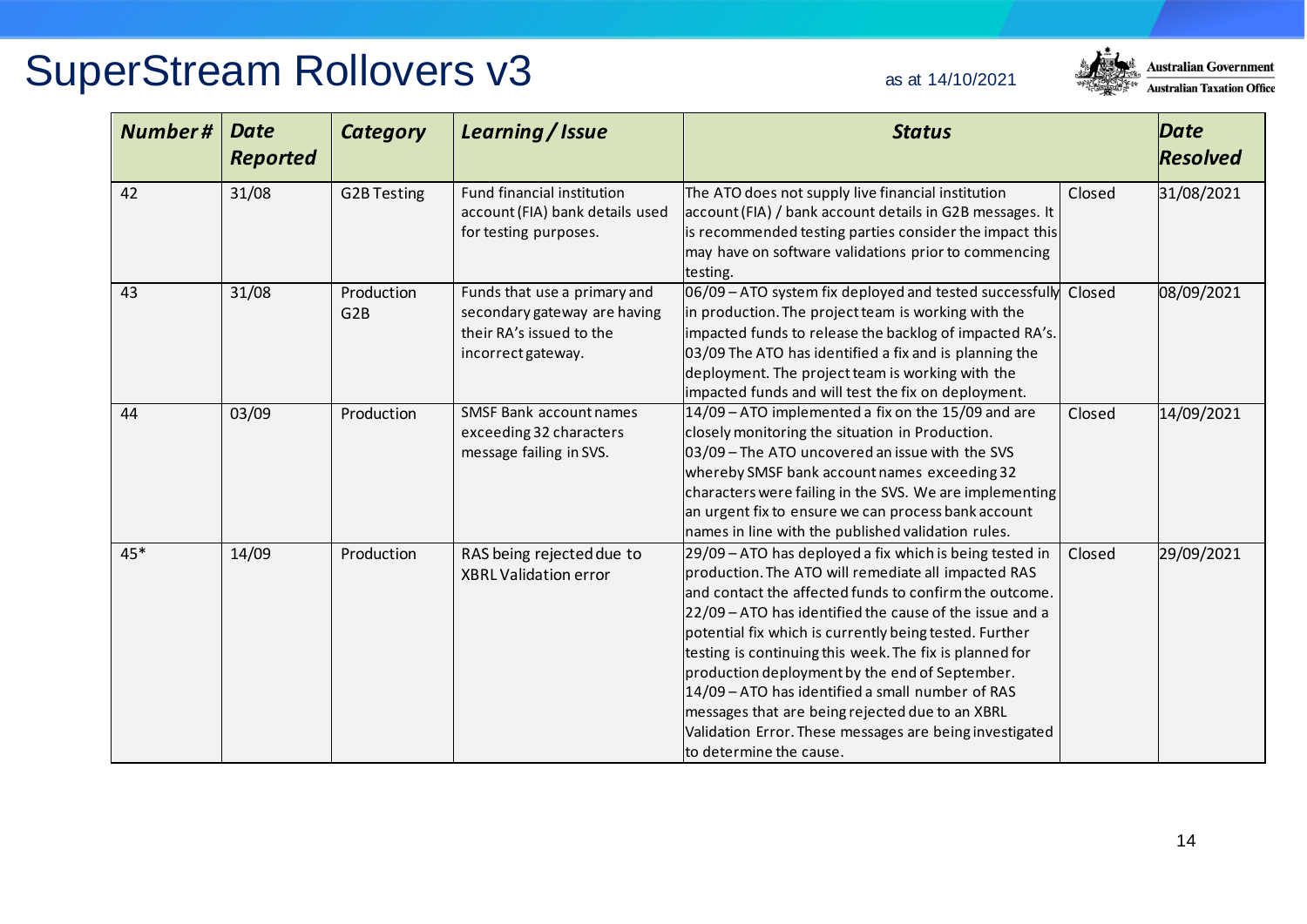

| Number# | <b>Date</b><br><b>Reported</b> | <b>Category</b> | Learning / Issue                                                                                                                                                                                          | <b>Status</b>                                                                                                                                                                                                                                                                                                                                                                                                                                              |        | Date<br><b>Resolved</b> |
|---------|--------------------------------|-----------------|-----------------------------------------------------------------------------------------------------------------------------------------------------------------------------------------------------------|------------------------------------------------------------------------------------------------------------------------------------------------------------------------------------------------------------------------------------------------------------------------------------------------------------------------------------------------------------------------------------------------------------------------------------------------------------|--------|-------------------------|
| 46      | 17/09                          | Production      | Multiple USIs listed on the FVS<br>under the Mercer Super Trust<br>ABN: 19905422981 have an<br>incorrect 'effective to' date of<br>29 September 2021 showing<br>ROLL2.0-X and GROL2.0-X<br>certifications | 28/09 - The FVS data was corrected today.<br>27/09 - The ATO worked urgently to resolve this issue.<br>FVS Alert 001/2021 was issued to funds, administrators,<br>service providers and users of the FVS.<br>17/09 - The end-date is incorrect as the USI's are<br>enduring products and transitioning to ROLL3.0-X and<br>GROL3.0-X from 30 September 2021. Due to system<br>limitations, the fund cannot rectify this issue.                             | Closed | 28/09/2021              |
| 47      | 28/09                          | Production      | Incorrect certification value<br>was applied to an SMSF<br>Provider                                                                                                                                       | 28/09 - SVS incorrectly returned nil certification for a<br>single SMSF provider however the SMSF verification<br>service response was correct. The ATO deployed an<br>urgent fix which has been tested successfully.                                                                                                                                                                                                                                      | Closed | 28/09/2021              |
| 48*     | 29/09                          | Production      | SMSF business intermediary<br>name exceeding 32 characters resolved                                                                                                                                       | 06/10 - Fix has been tested successfully. Issue<br>$05/10$ – Fix has deployed and is currently being<br>tested.<br>29/9 - An issue was identified with the SVS where an<br>SMSF business intermediary name exceeding 32<br>characters were failing in the SVS. A fix has been<br>identified and planned for deployment on Friday 1<br>October. Further verification is in progress to ensure<br>SVS processing aligns with the published SBR<br>artefacts. | Closed | 06/10/2021              |
| 49*     | 30/09                          | Production      | Funds requesting manual<br>verification for an SVS<br>outcome response of "not<br>verified"                                                                                                               | 11/10 - CRT Alert 012/2021 was issued reminding<br>industry of the process.<br>30/09 - The ATO had identified some funds are<br>sending manual verification requests after the SVS<br>has returned one of the following 'not verified'<br>responses:<br>CMN.ATO.SMSFVRFY.SMSFNOTVALID                                                                                                                                                                      | Closed | 11/10/2021              |